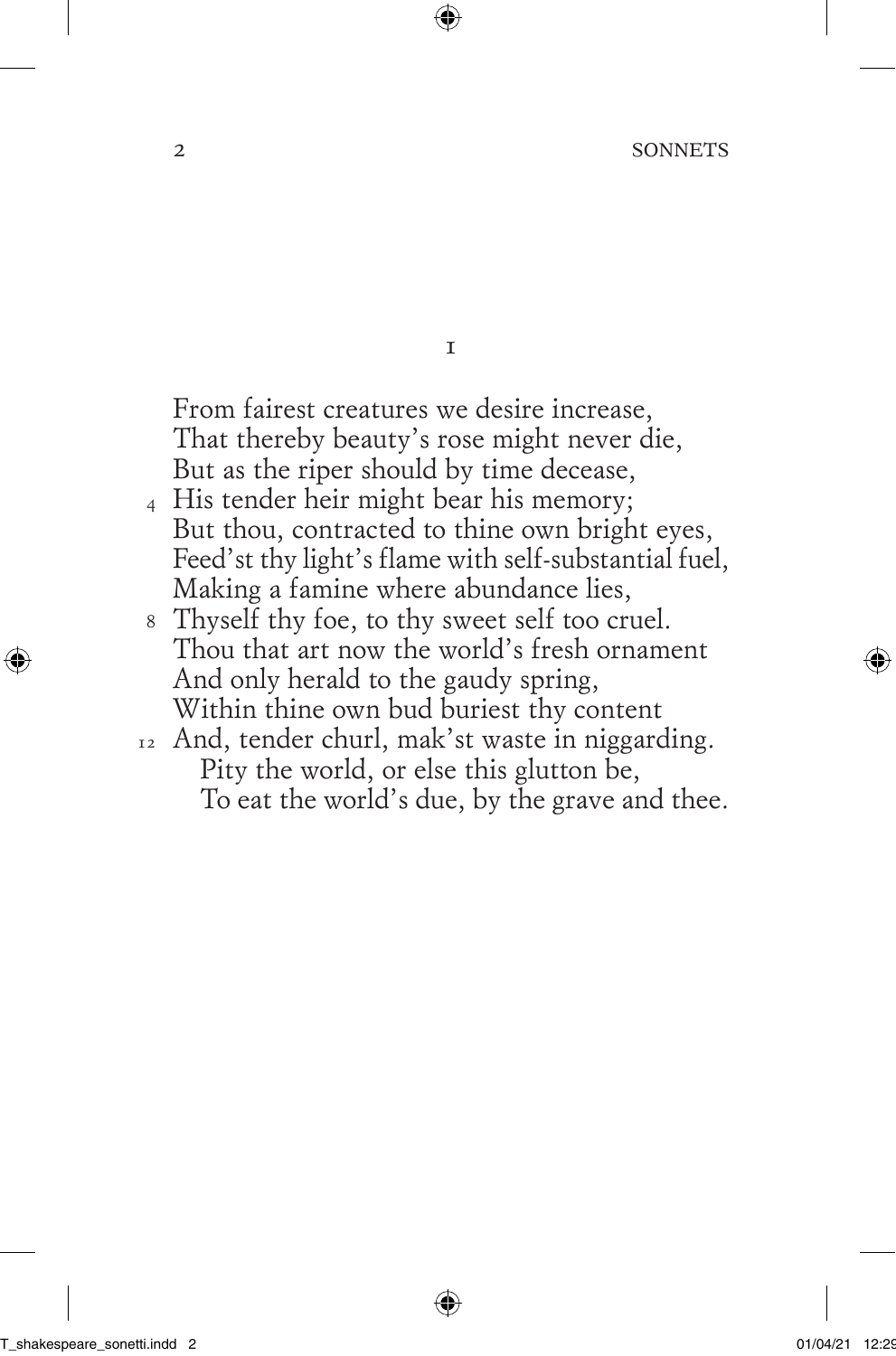## sonetti 3

4 fresco un virgulto ne rechi memoria. 8 di te nemico, verso te crudele. 12 dolce spilorcio, sprechi lesinando. Ci aspettiamo che i belli abbiano figli perché la rosa di beltà non muoia, e quando annichilita l'avrà il tempo Ma tu, sposato ai tuoi occhi lucenti, con te stesso alimenti la tua fiamma creando carestia dov'è abbondanza, Tu che ora sei del mondo l'ornamento, il solo araldo della primavera, ti appaghi unicamente del tuo boccio: Abbi pietà del mondo; non mangiate, tu e la tua tomba, ciò che gli è dovuto.

 $\mathbf{r}$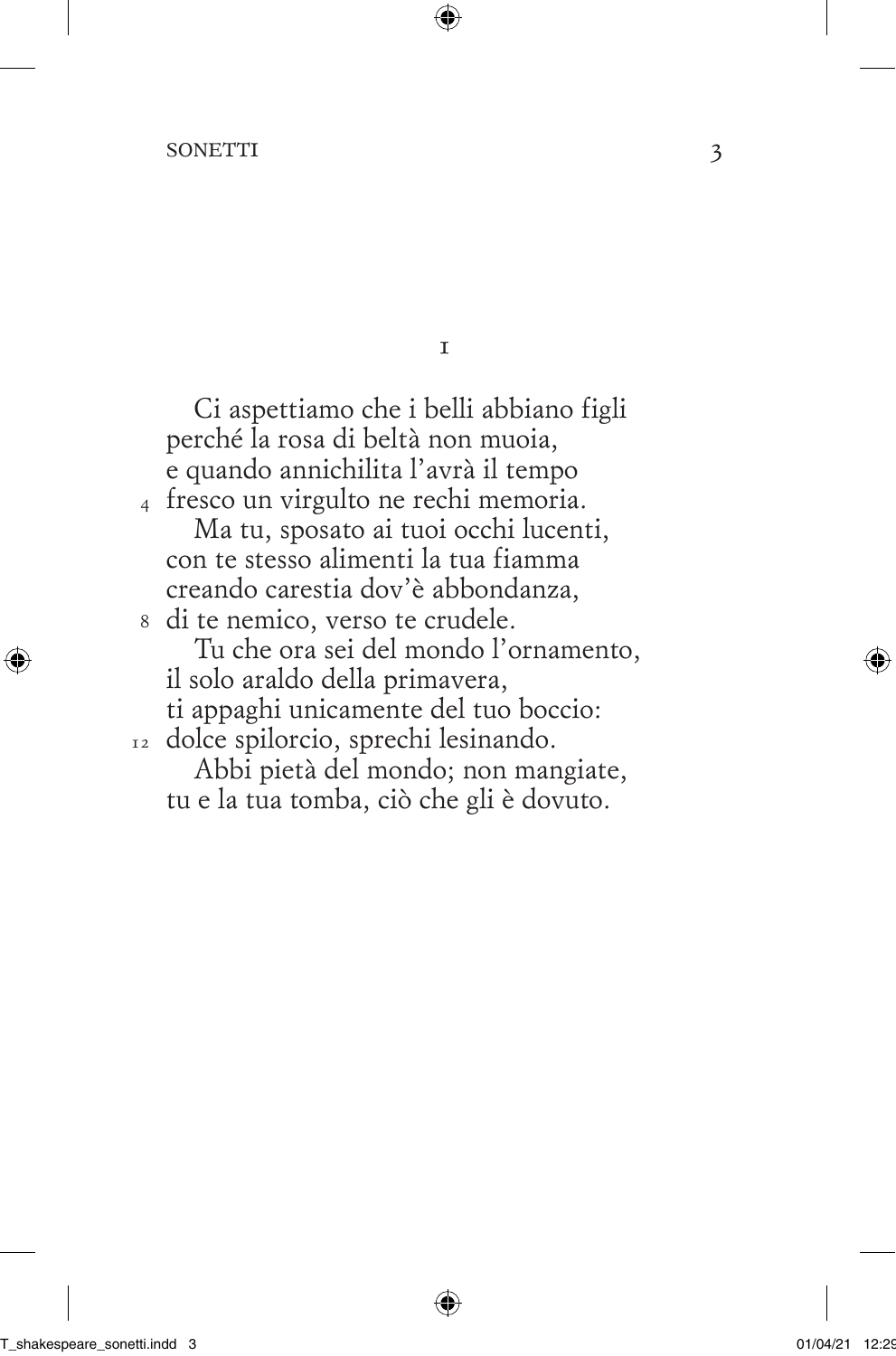$\overline{2}$ 

When forty winters shall besiege thy brow, And dig deep trenches in thy beauty's field, Thy youth's proud livery, so gazed on now,

- 4 Will be a tattered weed, of small worth held. Then being asked where all thy beauty lies, Where all the treasure of thy lusty days, To say within thine own deep-sunken eyes,
- 8 Were an all-eating shame and thriftless praise. How much more praise deserved thy beauty's use, If thou couldst answer «This fair child of mine Shall sum my count and make my old excuse»,
- 12 Proving his beauty by succession thine. This were to be new made when thou art old, And see thy blood warm when thou feel'st it cold.